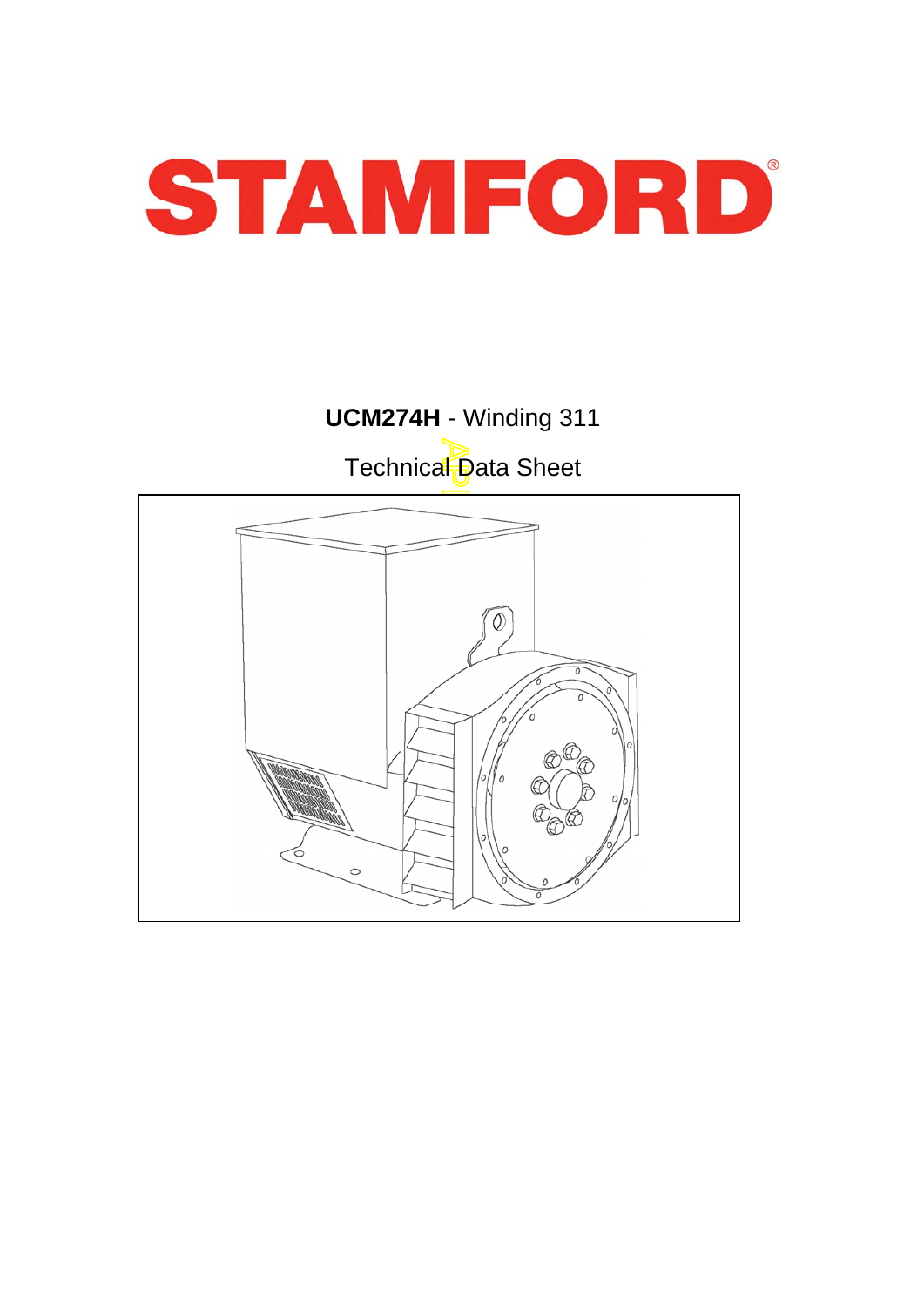## UCM274H **SPECIFICATIONS & OPTIONS**



### **STANDARDS**

Marine generators may be certified to Lloyds, DnV, Bureau Veritas, ABS, Germanischer-Lloyd or RINA.

Other standards and certifications can be considered on request.

### **VOLTAGE REGULATORS**

### **MX341 AVR - STANDARD**

This sophisticated Automatic Voltage Regulator (AVR) is incorporated into the Stamford Permanent Magnet Generator (PMG) control system, and is standard on marine generators of this type.

APPROVED DOCUMENT The PMG provides power via the AVR to the main exciter, giving a source of constant excitation power independent o f generator output. The main exciter output is then fed to the main rotor, through a full wave bridge, protected by a surge suppressor. The AVR has in-built protection against sustained over-excitation, caused by internal or external faults. This de-excites the machine after a minimum of  $5'$ seconds.

An engine relief load acceptance feature can enable full load to be applied to the generator in a single step.

If three-phase sensing is required with the PMG system the MX321 AVR must be used.

We recommend three-phase sensing for applications with greatly unbalanced or highly non-linear loads.

### **MX321 AVR**

The most sophisticated of all our AVRs combines all the features of the MX341 with, additionally, three-phase rms sensing, for improved regulation and performance. Over voltage protection is built-in and short circuit current level adjustments is an optional facility.

#### **WINDINGS & ELECTRICAL PERFORMANCE**

All generator stators are wound to 2/3 pitch. This eliminates triplen (3rd, 9th, 15th …) harmonics on the voltage waveform and is found to be the optimum design for trouble-free supply of non-linear loads. The 2/3 pitch design avoids excessive neutral currents sometimes seen with higher winding pitches, when in parallel with the mains. A fully connected damper winding reduces oscillations during paralleling. This winding, with the 2/3 pitch and carefully selected pole and tooth designs, ensures very low waveform distortion.

### **TERMINALS & TERMINAL BOX**

Standard generators are 3-phase reconnectable with 12 ends brought out to the terminals, which are mounted on a cover at the non-drive end of the generator. A sheet steel terminal box contains the AVR and provides ample space for the customers' wiring and gland arrangements. It has removable panels for easy access.

#### **SHAFT & KEYS**

All generator rotors are dynamically balanced to better than BS6861:Part 1 Grade 2.5 for minimum vibration in operation. Two bearing generators are balanced with a half key.

### **INSULATION/IMPREGNATION**

The insulation system is class 'H'.

All wound components are impregnated with materials and processes designed specifically to provide the high build required for static windings and the high mechanical strength required for rotating components.

### **QUALITY ASSURANCE**

Generators are manufactured using production procedures having a quality assurance level to BS EN ISO 9001.

The stated voltage regulation may not be maintained in the presence of certain radio transmitted signals. Any change in performance will fall within the limits of Criteria 'B' of EN 61000-6-2:2001. At no time will the steady-state voltage regulation exceed 2%.

### **DE RATES**

All values tabulated on page 8 are subject to the following reductions

5% when air inlet filters are fitted.

3% for every 500 metres by which the operating altitude exceeds 1000 metres above mean sea level.

3% for every 5°C by which the operational ambient temperature exceeds 50°C.

Note: Requirement for operating in an ambient exceeding 60°C must be referred to the factory.

*NB Continuous development of our products entitles us to change specification details without notice, therefore they must not be regarded as binding.* 

*Front cover drawing typical of product range.*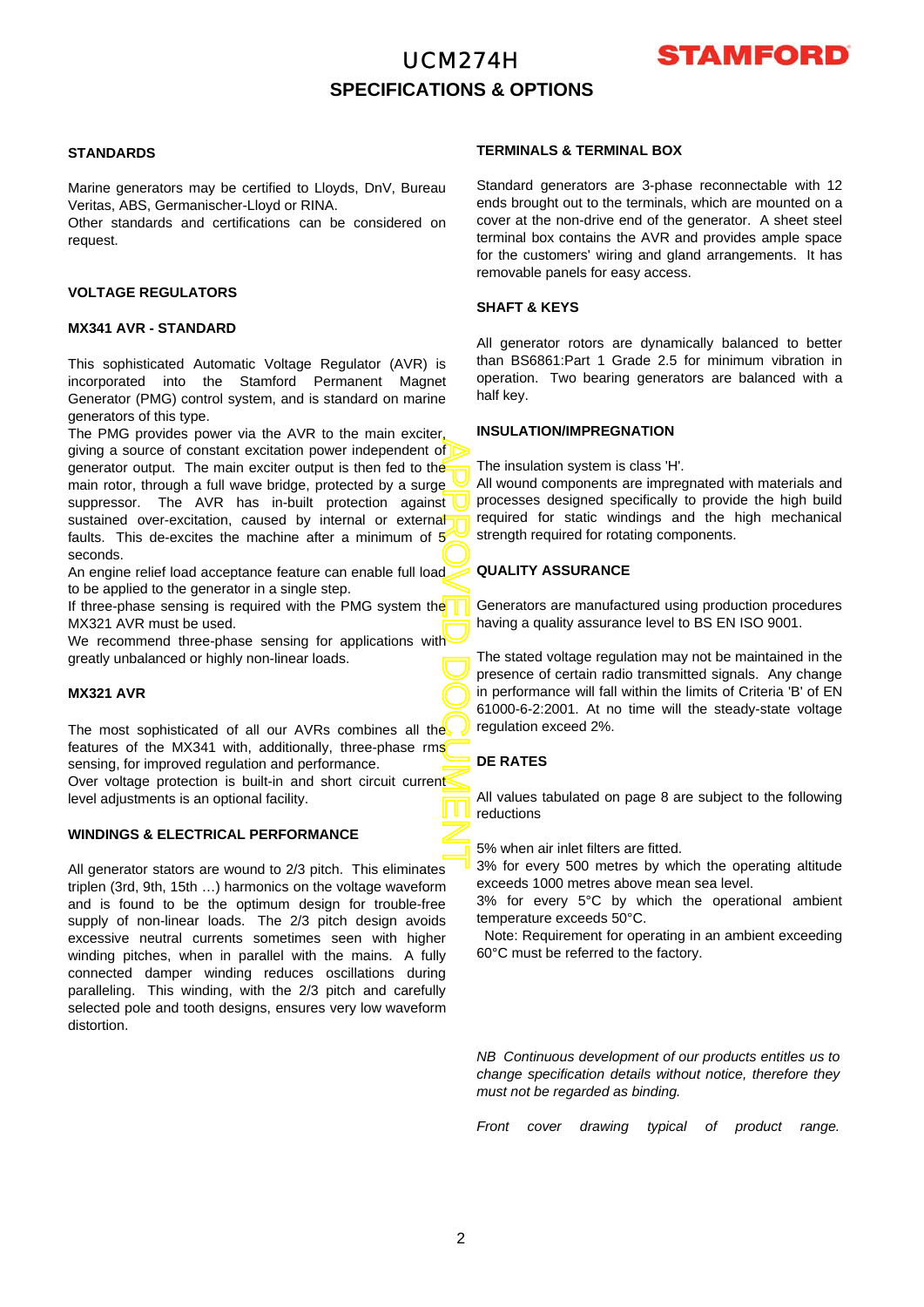## UCM274H



### **WINDING 311**

| <b>CONTROL SYSTEM</b>                               | SEPARATELY EXCITED BY P.M.G.            |                   |                                                                                      |                                                      |                                    |              |              |              |  |  |
|-----------------------------------------------------|-----------------------------------------|-------------------|--------------------------------------------------------------------------------------|------------------------------------------------------|------------------------------------|--------------|--------------|--------------|--|--|
| A.V.R.                                              | MX321                                   | MX341             |                                                                                      |                                                      |                                    |              |              |              |  |  |
| <b>VOLTAGE REGULATION</b>                           | ± 0.5%                                  | ± 1.0 %           |                                                                                      | With 4% ENGINE GOVERNING                             |                                    |              |              |              |  |  |
| SUSTAINED SHORT CIRCUIT                             |                                         |                   | REFER TO SHORT CIRCUIT DECREMENT CURVES (page 7)                                     |                                                      |                                    |              |              |              |  |  |
|                                                     |                                         |                   |                                                                                      |                                                      |                                    |              |              |              |  |  |
| <b>INSULATION SYSTEM</b>                            |                                         |                   |                                                                                      |                                                      | <b>CLASS H</b>                     |              |              |              |  |  |
| <b>PROTECTION</b>                                   |                                         |                   |                                                                                      |                                                      | IP <sub>23</sub>                   |              |              |              |  |  |
| <b>RATED POWER FACTOR</b>                           |                                         | 0.8               |                                                                                      |                                                      |                                    |              |              |              |  |  |
| <b>STATOR WINDING</b>                               |                                         |                   |                                                                                      |                                                      | <b>DOUBLE LAYER CONCENTRIC</b>     |              |              |              |  |  |
| <b>WINDING PITCH</b>                                |                                         | <b>TWO THIRDS</b> |                                                                                      |                                                      |                                    |              |              |              |  |  |
| <b>WINDING LEADS</b>                                |                                         |                   |                                                                                      |                                                      | 12                                 |              |              |              |  |  |
| STATOR WDG. RESISTANCE                              |                                         |                   | 0.0155 Ohms PER PHASE AT 22°C SERIES STAR CONNECTED                                  |                                                      |                                    |              |              |              |  |  |
| <b>ROTOR WDG. RESISTANCE</b>                        |                                         |                   |                                                                                      | 1.82 Ohms at 22°C                                    |                                    |              |              |              |  |  |
| <b>EXCITER STATOR RESISTANCE</b>                    |                                         |                   |                                                                                      | 20 Ohms at 22°C                                      |                                    |              |              |              |  |  |
| <b>EXCITER ROTOR RESISTANCE</b>                     |                                         |                   |                                                                                      |                                                      | 0.091 Ohms PER PHASE AT 22°C       |              |              |              |  |  |
| R.F.I. SUPPRESSION                                  |                                         |                   | BS EN 61000-6-2 & BS EN 61000-6-4, VDE 0875G, VDE 0875N. refer to factory for others |                                                      |                                    |              |              |              |  |  |
| <b>WAVEFORM DISTORTION</b>                          |                                         |                   | NO LOAD < 1.5% NON-DISTORTING BALANCED LINEAR LOAD < 5.0%                            |                                                      |                                    |              |              |              |  |  |
| <b>MAXIMUM OVERSPEED</b>                            |                                         |                   |                                                                                      |                                                      | 2250 Rev/Min                       |              |              |              |  |  |
| <b>BEARING DRIVE END</b>                            |                                         |                   |                                                                                      |                                                      | BALL. 6315-2RS (ISO)               |              |              |              |  |  |
| BEARING NON-DRIVE END                               |                                         |                   |                                                                                      |                                                      | BALL. 6310-2RS (ISO)               |              |              |              |  |  |
|                                                     |                                         |                   | 1 BEARING                                                                            |                                                      |                                    |              | 2 BEARING    |              |  |  |
| <b>WEIGHT COMP. GENERATOR</b>                       |                                         |                   | 626 kg                                                                               |                                                      |                                    |              | 641 kg       |              |  |  |
| <b>WEIGHT WOUND STATOR</b>                          |                                         |                   | 253 kg                                                                               |                                                      | 253 kg                             |              |              |              |  |  |
| <b>WEIGHT WOUND ROTOR</b>                           |                                         |                   | 227.5 kg                                                                             |                                                      | 216.6 kg                           |              |              |              |  |  |
| <b>WR<sup>2</sup> INERTIA</b>                       |                                         |                   | 1.9349 kgm <sup>2</sup>                                                              |                                                      | 1.8843 kgm <sup>2</sup>            |              |              |              |  |  |
|                                                     |                                         |                   |                                                                                      |                                                      |                                    |              |              |              |  |  |
| SHIPPING WEIGHTS in a crate                         | 659 kg<br>673 kg<br>123 x 67 x 103 (cm) |                   |                                                                                      |                                                      |                                    |              |              |              |  |  |
| PACKING CRATE SIZE                                  |                                         |                   | $123 \times 67 \times 103$ (cm)                                                      |                                                      |                                    |              |              |              |  |  |
|                                                     |                                         |                   | 50 Hz                                                                                |                                                      | 60 Hz                              |              |              |              |  |  |
| <b>TELEPHONE INTERFERENCE</b>                       |                                         |                   | <b>THF&lt;2%</b>                                                                     |                                                      | <b>TIF&lt;50</b>                   |              |              |              |  |  |
| <b>COOLING AIR</b>                                  |                                         |                   | 0.514 $m^3$ /sec $1090$ cfm                                                          |                                                      | 0.617 m <sup>3</sup> /sec 1308 cfm |              |              |              |  |  |
| <b>VOLTAGE SERIES STAR</b>                          | 380/220                                 | 400/231           | 415/240                                                                              | 440/254                                              | 416/240                            | 440/254      | 460/266      | 480/277      |  |  |
| <b>VOLTAGE PARALLEL STAR</b>                        | 190/110                                 | 200/115           | 208/120                                                                              | 220/127                                              | 208/120                            | 220/127      | 230/133      | 240/138      |  |  |
| VOLTAGE SERIES DELTA                                | 220/110                                 | 230/115           | 240/120                                                                              | 254/127                                              | 240/120                            | 254/127      | 266/133      | 277/138      |  |  |
| <b>KVA BASE RATING FOR</b><br>REACTANCE VALUES      | 175                                     | 175               | $-175$                                                                               | N/A                                                  | 212.5                              | 218.8        | 221.3        | 225          |  |  |
| Xd DIR. AXIS SYNCHRONOUS                            | 1.85                                    | 1.67              | 1.55                                                                                 | $\overline{\phantom{a}}$                             | 2.24                               | 2.06         | 1.91         | 1.78         |  |  |
| X'd DIR. AXIS TRANSIENT                             | 0.16                                    | 0.14              | 0.13                                                                                 | $\overline{\phantom{a}}$                             | 0.19                               | 0.17         | 0.16         | 0.15         |  |  |
| X"d DIR. AXIS SUBTRANSIENT                          | 0.11                                    | 0.10              | 0.09                                                                                 | ۰                                                    | 0.13                               | 0.12         | 0.11         | 0.10         |  |  |
| Xq QUAD, AXIS REACTANCE                             | 1.12                                    | 1.01              | 0.94                                                                                 | ۰                                                    | 1.37                               | 1.26         | 1.17         | 1.09         |  |  |
| X"q QUAD. AXIS SUBTRANSIENT<br>XL LEAKAGE REACTANCE | 0.15<br>0.07                            | 0.13<br>0.07      | 0.12<br>0.06                                                                         | $\overline{\phantom{a}}$<br>$\overline{\phantom{a}}$ | 0.18<br>0.09                       | 0.16<br>0.08 | 0.15<br>0.07 | 0.14<br>0.07 |  |  |
| X <sub>2</sub> NEGATIVE SEQUENCE                    | 0.11                                    | 0.11              | 0.10                                                                                 |                                                      | 0.14                               | 0.13         | 0.12         | 0.11         |  |  |
| X <sub>0</sub> ZERO SEQUENCE                        | 0.07                                    | 0.07              | 0.06                                                                                 |                                                      | 0.09                               | 0.08         | 0.07         | 0.07         |  |  |
| REACTANCES ARE SATURATED                            |                                         |                   | VALUES ARE PER UNIT AT RATING AND VOLTAGE INDICATED                                  |                                                      |                                    |              |              |              |  |  |
| T'd TRANSIENT TIME CONST.                           |                                         |                   |                                                                                      |                                                      | 0.042 s                            |              |              |              |  |  |
| T"d SUB-TRANSTIME CONST.                            |                                         |                   |                                                                                      |                                                      | 0.012 s                            |              |              |              |  |  |
| T'do O.C. FIELD TIME CONST.                         |                                         |                   |                                                                                      |                                                      | 1.1 s                              |              |              |              |  |  |
| Ta ARMATURE TIME CONST.                             | 0.012 s                                 |                   |                                                                                      |                                                      |                                    |              |              |              |  |  |
|                                                     |                                         |                   |                                                                                      |                                                      |                                    |              |              |              |  |  |
| <b>SHORT CIRCUIT RATIO</b>                          |                                         |                   |                                                                                      |                                                      | 1/Xd                               |              |              |              |  |  |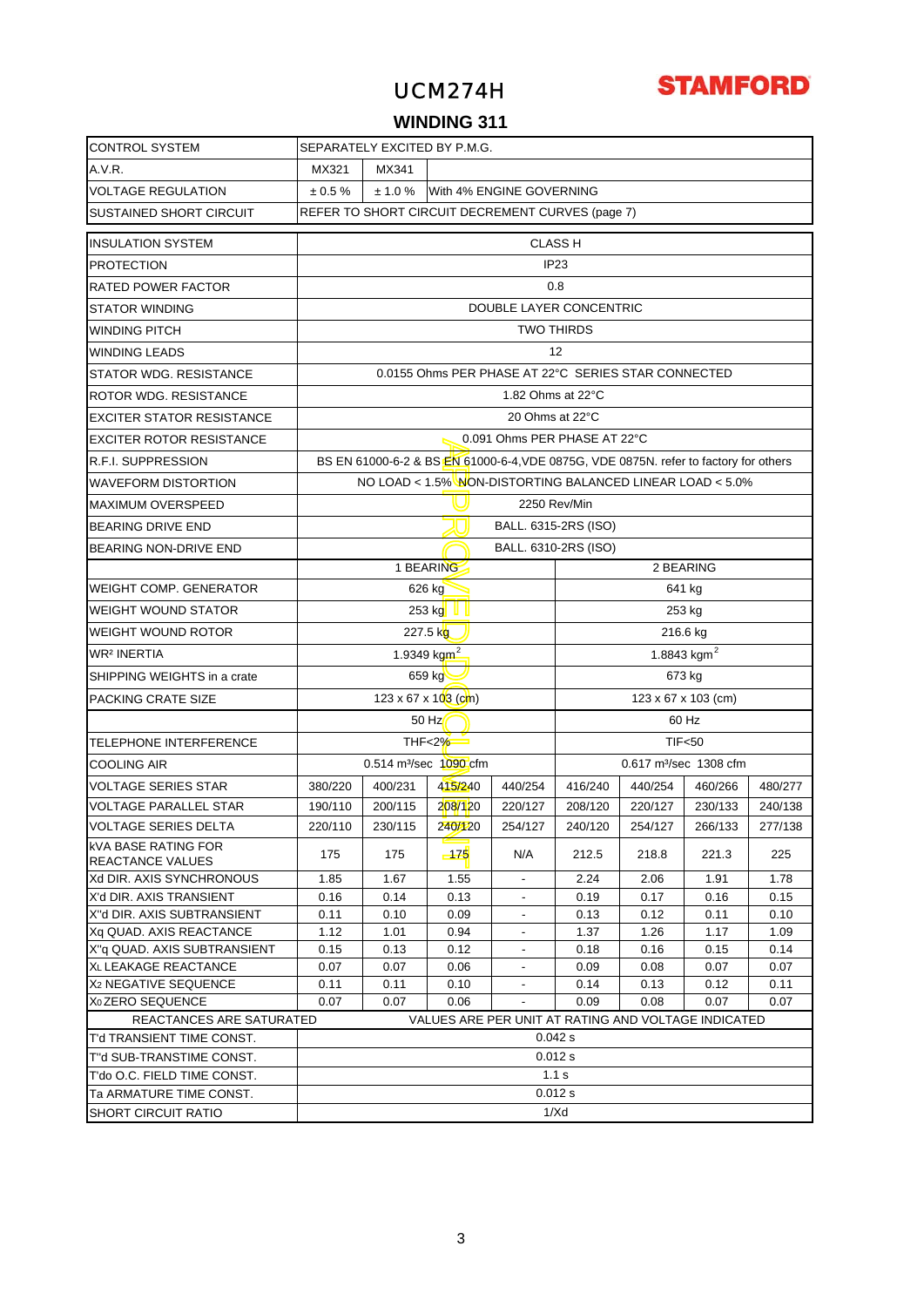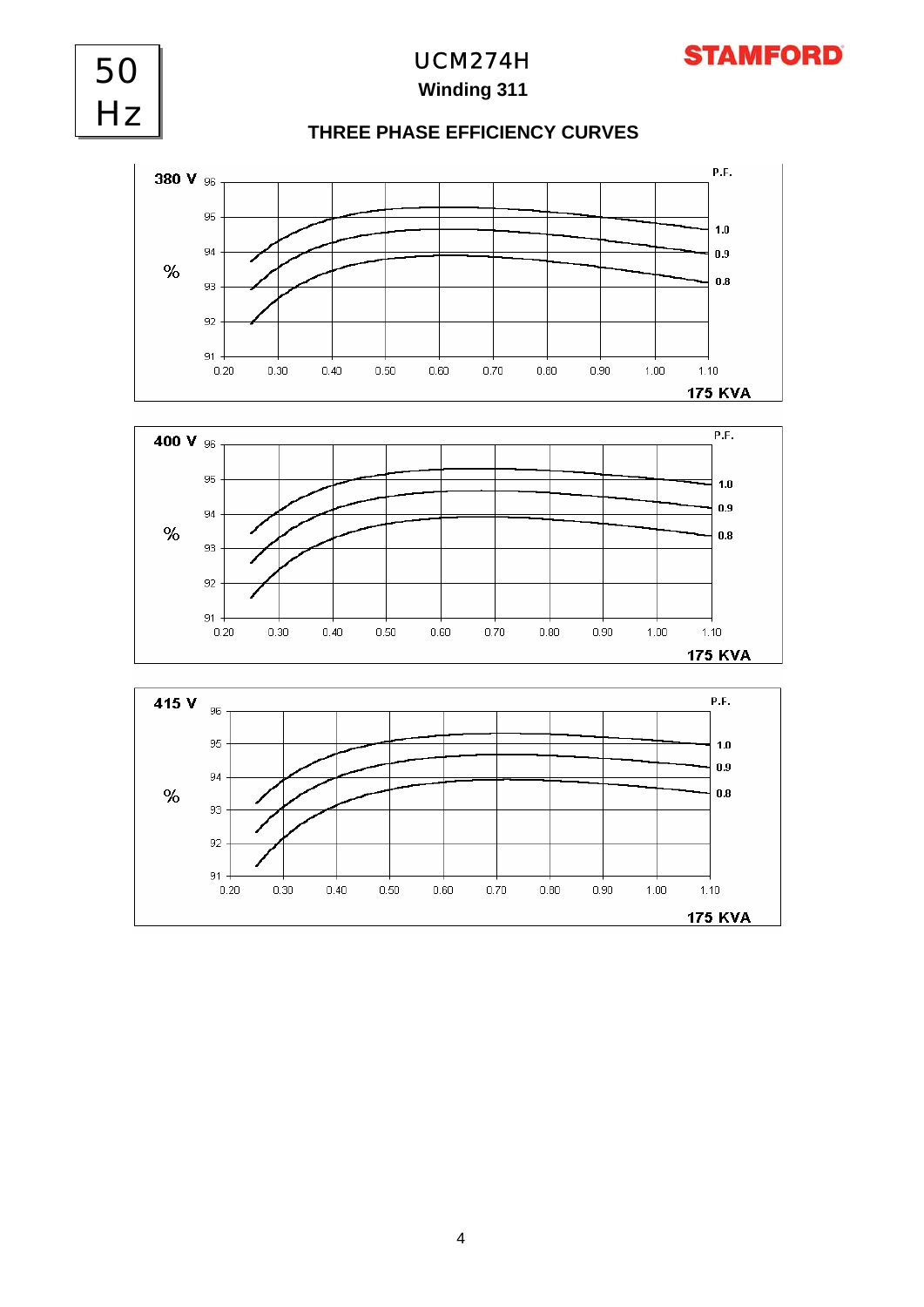

**STAMFORD** 

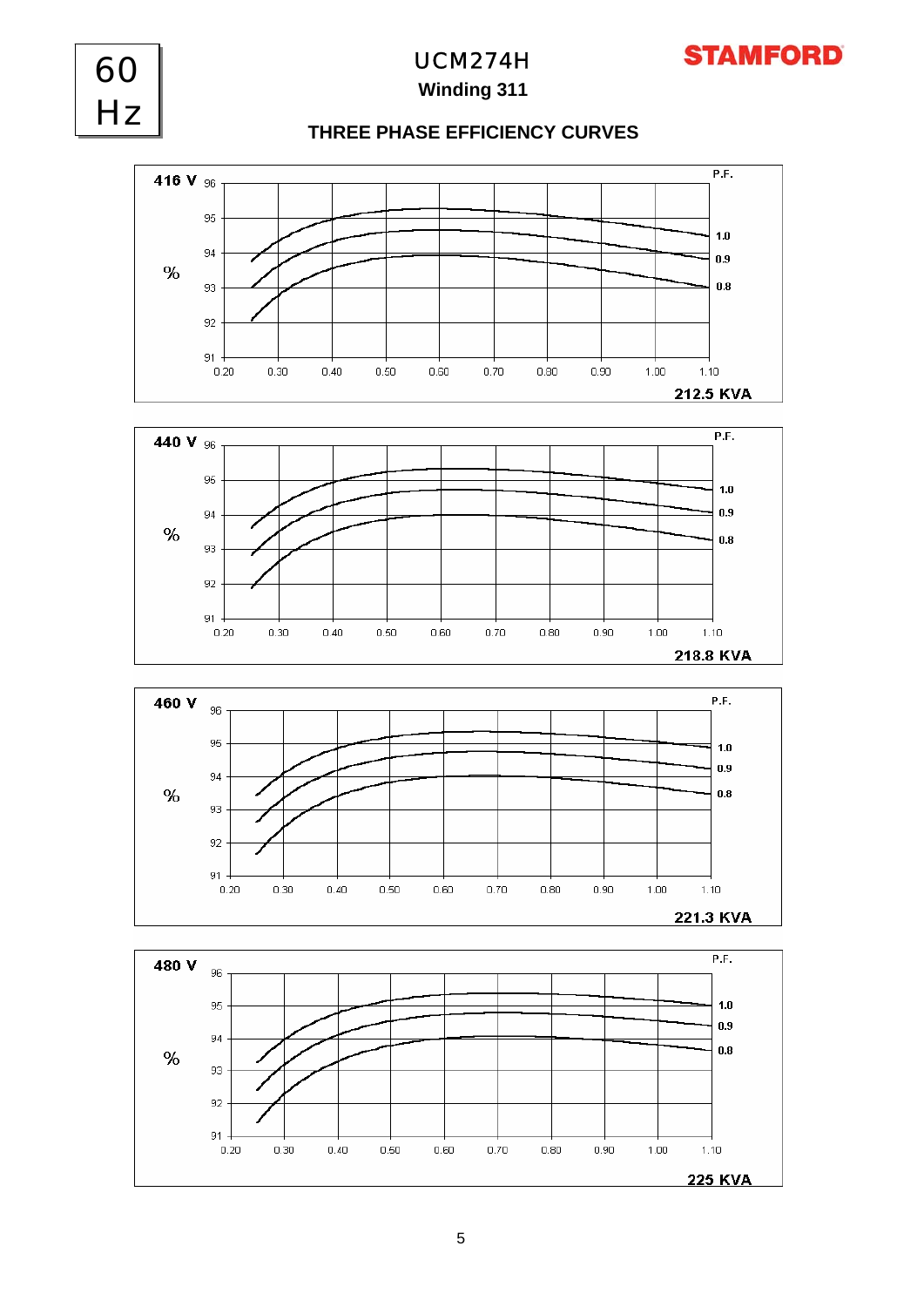

UCM274H **Winding 311**

### **Locked Rotor Motor Starting Curve**

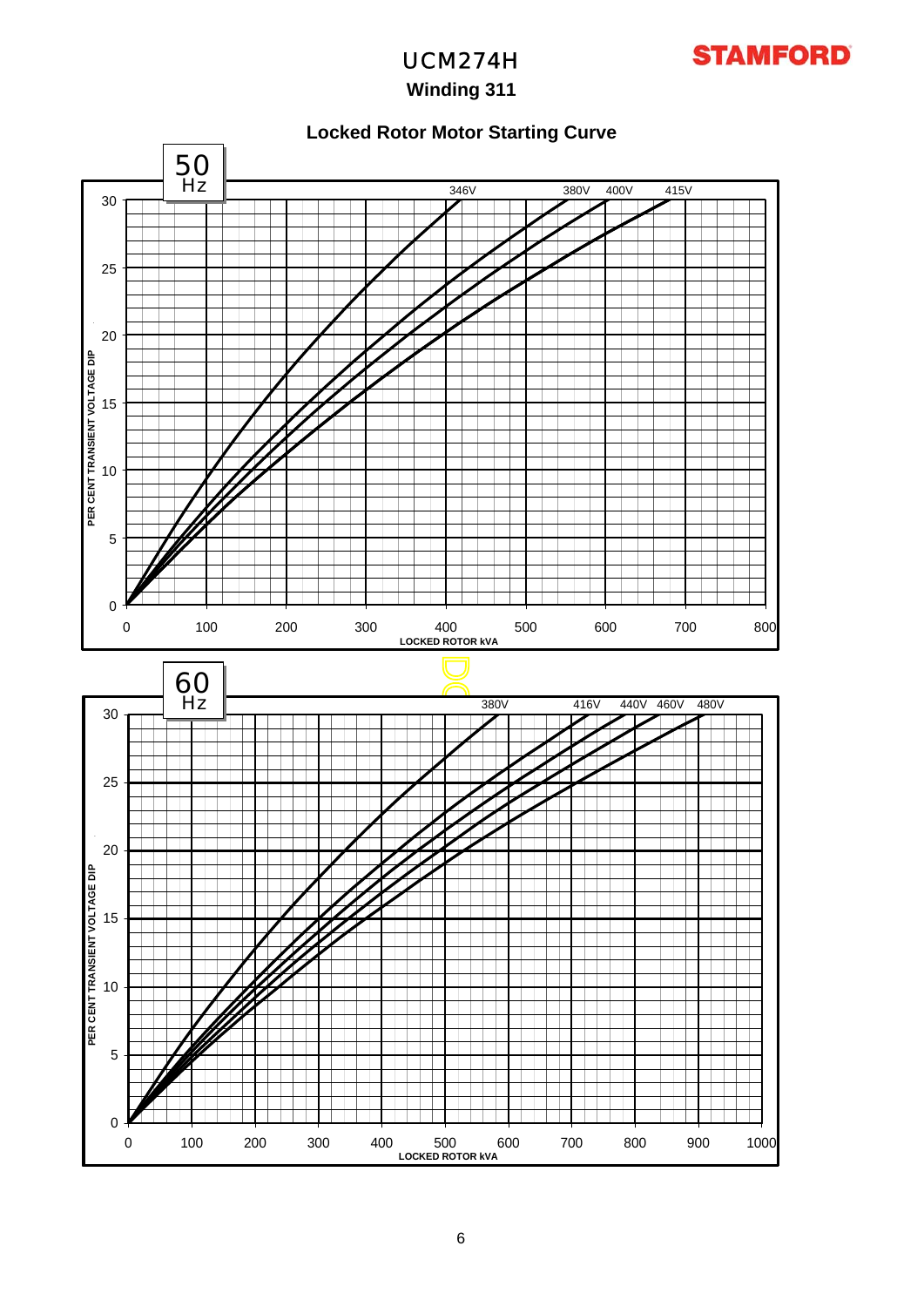### UCM274H





# **Three-phase Short Circuit Decrement Curve. No-load Excitation at Rated Speed**

Sustained Short Circuit = 1,400 Amps

#### **Note 1**

The following multiplication factors should be used to adjust the values from curve between time 0.001 seconds and the minimum current point in respect of nominal operating voltage :

|                  | <b>50Hz</b>                                              |                  | 60Hz     |  |  |  |  |  |  |
|------------------|----------------------------------------------------------|------------------|----------|--|--|--|--|--|--|
| Voltage          | Factor                                                   | Voltage          | Factor   |  |  |  |  |  |  |
| 380v             | $X$ 1.00                                                 | 416v             | $X$ 1.00 |  |  |  |  |  |  |
| 400 <sub>v</sub> | X 1.07                                                   |                  | $X$ 1.06 |  |  |  |  |  |  |
| 415 <sub>v</sub> | $X$ 1.12                                                 | 460 <sub>v</sub> | $X$ 1.12 |  |  |  |  |  |  |
|                  |                                                          | 480 <sub>v</sub> | $X$ 1.17 |  |  |  |  |  |  |
|                  | The eustained<br>survent unlus in constant irroganactive |                  |          |  |  |  |  |  |  |

The sustained current value is constant irrespective of voltage level

#### **Note 2**

**Note 3**

The following multiplication factor should be used to convert the values calculated in accordance with NOTE 1 to those applicable to the various types of short circuit :

| 50Hz<br>60Hz     |        |                  | 3-phase | 2-phase L-L             | . 1-phase L-N |        |        |
|------------------|--------|------------------|---------|-------------------------|---------------|--------|--------|
| Voltage          | Factor | Voltage          | Factor  | <b>Instantaneous</b>    | .00<br>x 1    | x 0.87 | x 1.30 |
| 380 <sub>v</sub> | 1.00   | 416 <sub>v</sub> | .00     | Minimum                 | .00<br>x 1    | x 1.80 | x3.20  |
| 400 <sub>v</sub> | 1.07   | 440v             | .06     | Sustained               | .00<br>x 1    | x 1.50 | x 2.50 |
| 415 <sub>v</sub> | 1.12   | 460 <sub>v</sub> | .12     | Max. sustained duration | $10$ sec.     | 5 sec. | 2 sec. |

All other times are unchanged

Curves are drawn for Star (Wye) connected machines. For othe r connection the following multipliers should be applied to current values as shown :

Parallel Star = Curve current value X 2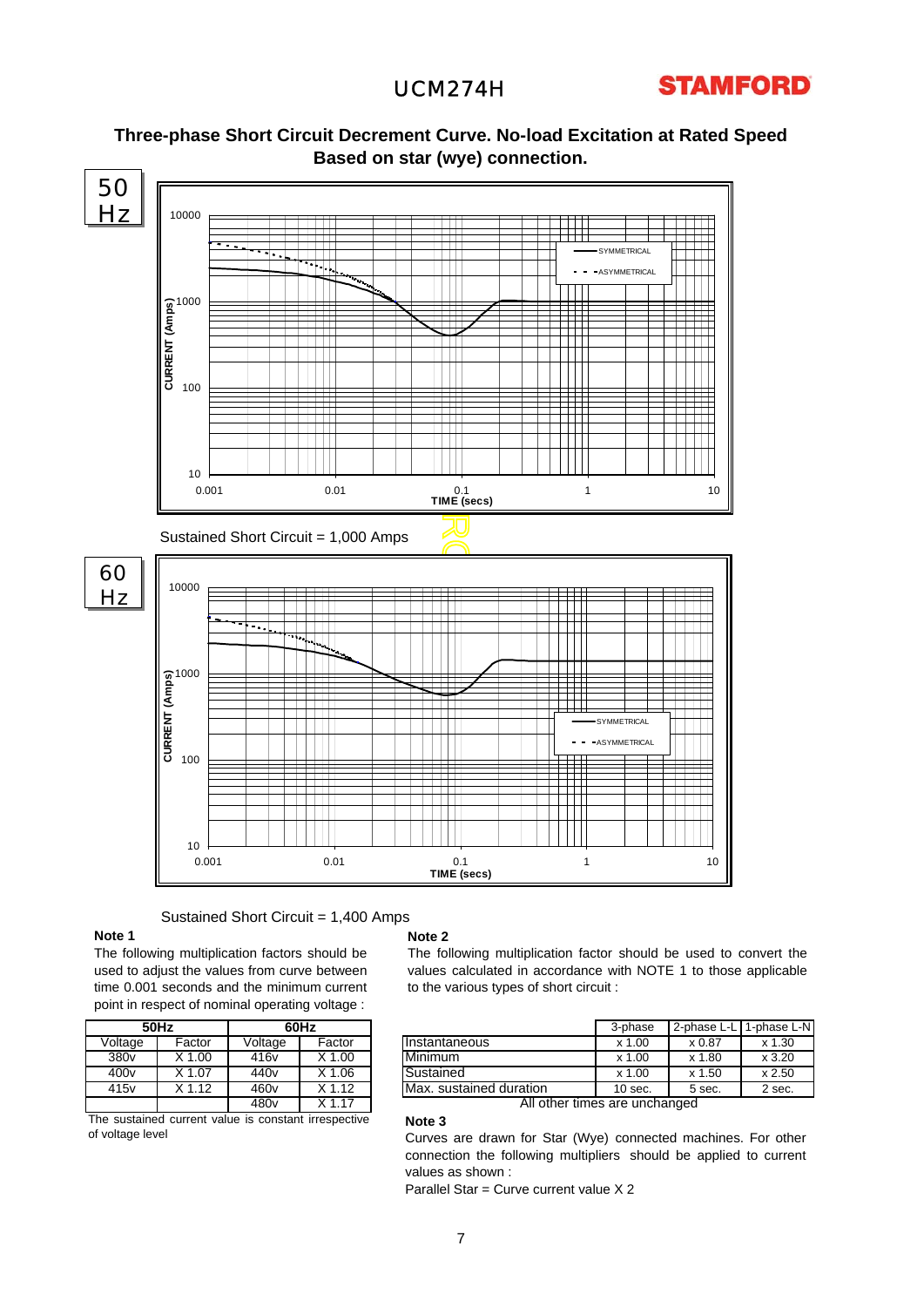# **STAMFORD**

## UCM274H **Winding 311 / 0.8 Power Factor**

### **RATINGS**

|    | Class - Temp Rise                                                                                        | Cont. E - 65/50°C |                   |      |                 | Cont. B - 70/50°C     |                    |           | Cont. F - 90/50°C |                                                                                                 |                   |      | Cont. H - 110/50°C |             |                   |      |      |
|----|----------------------------------------------------------------------------------------------------------|-------------------|-------------------|------|-----------------|-----------------------|--------------------|-----------|-------------------|-------------------------------------------------------------------------------------------------|-------------------|------|--------------------|-------------|-------------------|------|------|
| 50 | Series Star (V)                                                                                          | 380               | 400               | 415  | 440             | 380                   | 400                | 415       | 440               | 380                                                                                             | 400               | 415  | 440                | 380         | 400               | 415  | 440  |
|    | Parallel Star (V)                                                                                        | 190               | 200               | 208  | 220             | 190                   | 200                | 208       | 220               | 190                                                                                             | 200               | 208  | 220                | 190         | 200               | 208  | 220  |
| Hz | Series Delta (V)                                                                                         | 220               | 230               | 240  | 254             | 220                   | 230                | 240       | 254               | 220                                                                                             | 230               | 240  | 254                | 220         | 230               | 240  | 254  |
|    | kVA.                                                                                                     |                   | 142.5 142.5 142.5 |      | N/A             |                       | 143.8 143.8 143.8  |           | N/A               |                                                                                                 | 170.0 170.0 170.0 |      | N/A                |             | 175.0 175.0 175.0 |      | N/A  |
|    | kW                                                                                                       |                   | 114.0 114.0 114.0 |      | N/A             |                       | 115.0 115.0 115.0  |           | N/A               |                                                                                                 | 136.0 136.0 136.0 |      | N/A                |             | 140.0 140.0 140.0 |      | N/A  |
|    | Efficiency (%)                                                                                           | 93.7              | 93.8              | 93.9 | N/A             | 93.7                  | 93.8               | 93.9      | N/A               | 93.4                                                                                            | 93.6              | 93.7 | N/A                | 93.4        | 93.6              | 93.7 | N/A  |
|    | kW Input 121.7 121.5 121.4                                                                               |                   |                   |      | N/A             |                       | 122.8 122.6 122.5  |           | N/A               |                                                                                                 | 145.6 145.3 145.1 |      | N/A                |             | 149.9 149.6 149.4 |      | N/A  |
|    |                                                                                                          |                   |                   |      |                 |                       |                    |           |                   |                                                                                                 |                   |      |                    |             |                   |      |      |
| 60 | Series Star (V)                                                                                          | 416               | 440               | 460  | 480             | 416                   | 440                | 460       | 480               | 416                                                                                             | 440               | 460  | 480                | 416         | 440               | 460  | 480  |
| Hz | Parallel Star (V)                                                                                        | 208               | 220               | 230  | 240             | 208                   | 220                | 230       | 240               | 208                                                                                             | 220               | 230  | 240                | 208         | 220               | 230  | 240  |
|    | Series Delta (V)                                                                                         | 240               | 254               | 266  | 277             | 240                   | 254                | 266       | 277               | 240                                                                                             | 254               | 266  | 277                | 240         | 254               | 266  | 277  |
|    | kVA                                                                                                      |                   |                   |      |                 |                       |                    |           |                   | 168.8 175.0 181.3 181.3 175.0 187.5 200.0 200.0 200.0 212.5 218.8 218.8 212.5 218.8 221.3 225.0 |                   |      |                    |             |                   |      |      |
|    | kW                                                                                                       |                   |                   |      |                 |                       |                    |           |                   | 135.0 140.0 145.0 145.0 140.0 150.0 160.0 160.0 160.0 170.0 175.0 175.0 175.0 175.0 177.0 180.0 |                   |      |                    |             |                   |      |      |
|    | Efficiency (%)                                                                                           | 93.7              | 93.9              | 93.9 | 94.0            | 93.7                  |                    | 93.8 93.8 | 93.9              | 93.4                                                                                            | 93.6              | 93.7 | 93.8               | 93.3        | 93.5              | 93.7 | 93.8 |
|    | kW Input 144.1 149.1 154.5 154.3 149.4 159.9 170.6 170.4 171.3 181.6 186.8 186.6 182.2 187.2 188.9 191.9 |                   |                   |      |                 |                       |                    |           |                   |                                                                                                 |                   |      |                    |             |                   |      |      |
|    |                                                                                                          |                   |                   |      |                 |                       |                    |           |                   |                                                                                                 |                   |      |                    |             |                   |      |      |
|    |                                                                                                          |                   |                   |      |                 |                       | <b>DIMENSIONS</b>  |           |                   |                                                                                                 |                   |      |                    |             |                   |      |      |
|    |                                                                                                          |                   |                   |      |                 |                       |                    |           |                   |                                                                                                 |                   |      |                    |             |                   |      |      |
|    | A (WITH P.M.G.)                                                                                          |                   |                   |      |                 |                       | 1085 (WITH P.M.G.) |           |                   |                                                                                                 |                   |      |                    |             |                   |      |      |
|    | B (WITHOUT P.M.G.)                                                                                       |                   |                   |      |                 | 1022 (WITHOUT P.M.G.) |                    |           |                   |                                                                                                 |                   |      |                    | 668 LOUVRES |                   |      |      |
|    | 434                                                                                                      |                   | С                 |      | $\overline{A}N$ |                       |                    | 126       |                   |                                                                                                 |                   |      |                    |             |                   |      |      |
|    |                                                                                                          |                   |                   |      |                 |                       |                    |           |                   |                                                                                                 |                   |      |                    |             |                   |      |      |
|    |                                                                                                          |                   |                   |      |                 |                       |                    |           |                   |                                                                                                 |                   |      |                    |             |                   |      |      |
|    |                                                                                                          |                   |                   |      |                 |                       |                    |           |                   |                                                                                                 |                   |      |                    |             |                   |      |      |



140

**AULUA** 

auu

JIIIII

www

mm

raa

283





|         | SINGLE BEARING ADAPTORS | COUPLING DISCS |       |       |                    |  |
|---------|-------------------------|----------------|-------|-------|--------------------|--|
| ADAPTOR |                         |                |       |       | <b>DISC</b><br>AΝ  |  |
| SAE     | '018.3                  | 955.3          | 479,0 | 216.3 | 53.98<br>SAE.      |  |
| sae     | 1004                    | 941            | 465   | 202   | 39,68<br>SAE       |  |
| SAE     | 004                     | 941            | 465   | 202   | 25.40<br>SAE<br>14 |  |